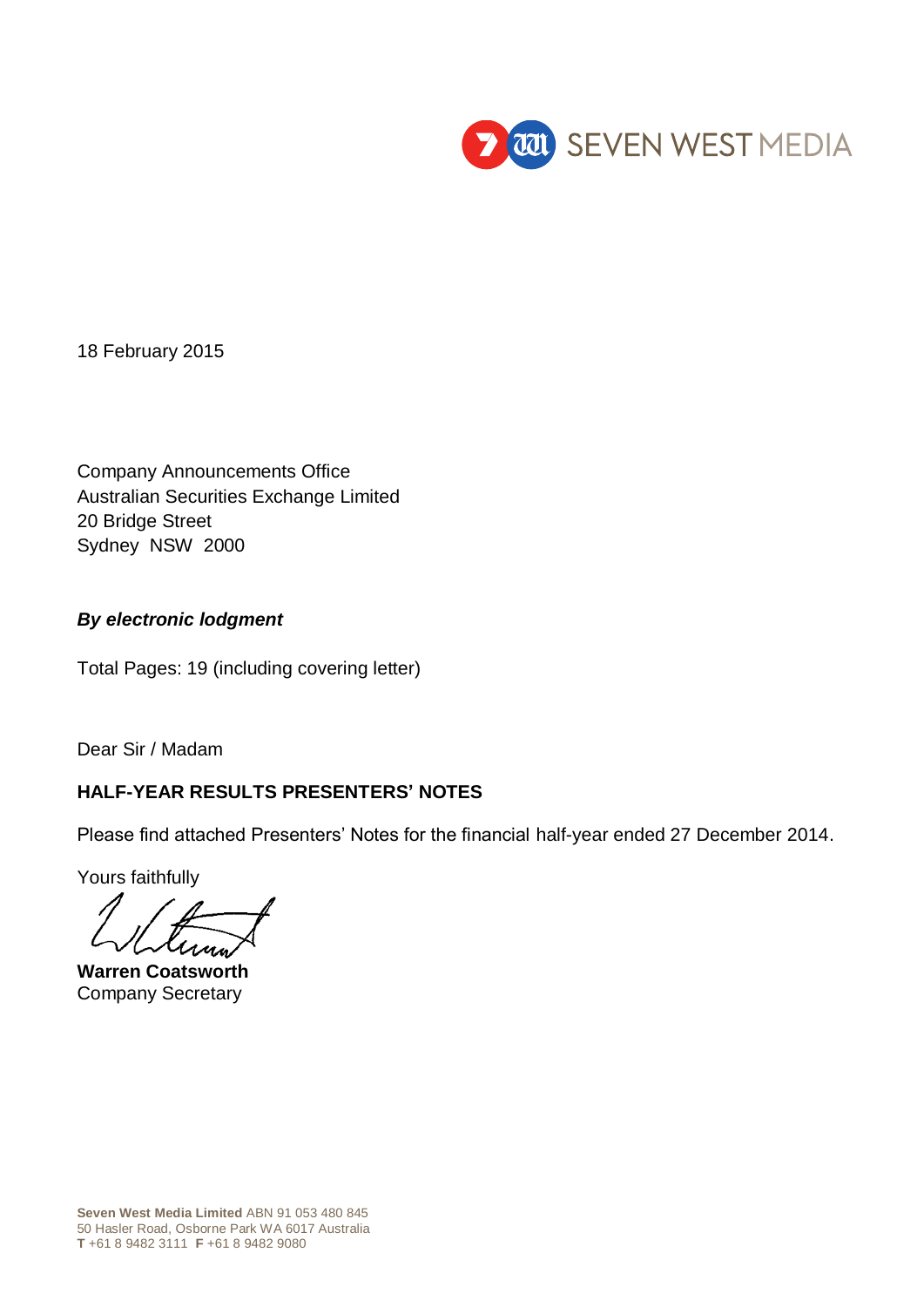

#### **Half Year 2015 Results Presentation**

#### **Opening slide – Tim Worner**

Welcome to the Seven West Media 2015 half year results and thank you for joining us on this conference call. I'm Tim Worner,

Joining me here today for this presentation are:

- a. our acting Chief Financial Officer, Warwick Lynch
- b. Kurt Burnette Chief Revenue Officer
- c. Clive Dickens Chief Digital Officer
- d. Chris Wharton Chief Executive Officer of SWM WA
- e. And Peter Zavec, CEO of Pacific Magazines

We will take questions at the end of the presentation.

#### **Slide 1**

#### **Disclaimer – Tim Worner**

Now to slide 1, which is our disclaimer, customary for presentations of financial results.

#### **Slide 2**

#### **Agenda - Tim Worner**

On slide 2 is the agenda. I'll run through our interim result for the 2015 financial year and give you an update on our outlook.

Warwick will take you through the financial results in more detail before I review the business performance in Television, Digital, Newspapers and Magazines. To finish, we'll discuss how we are tracking in the key areas of our strategy.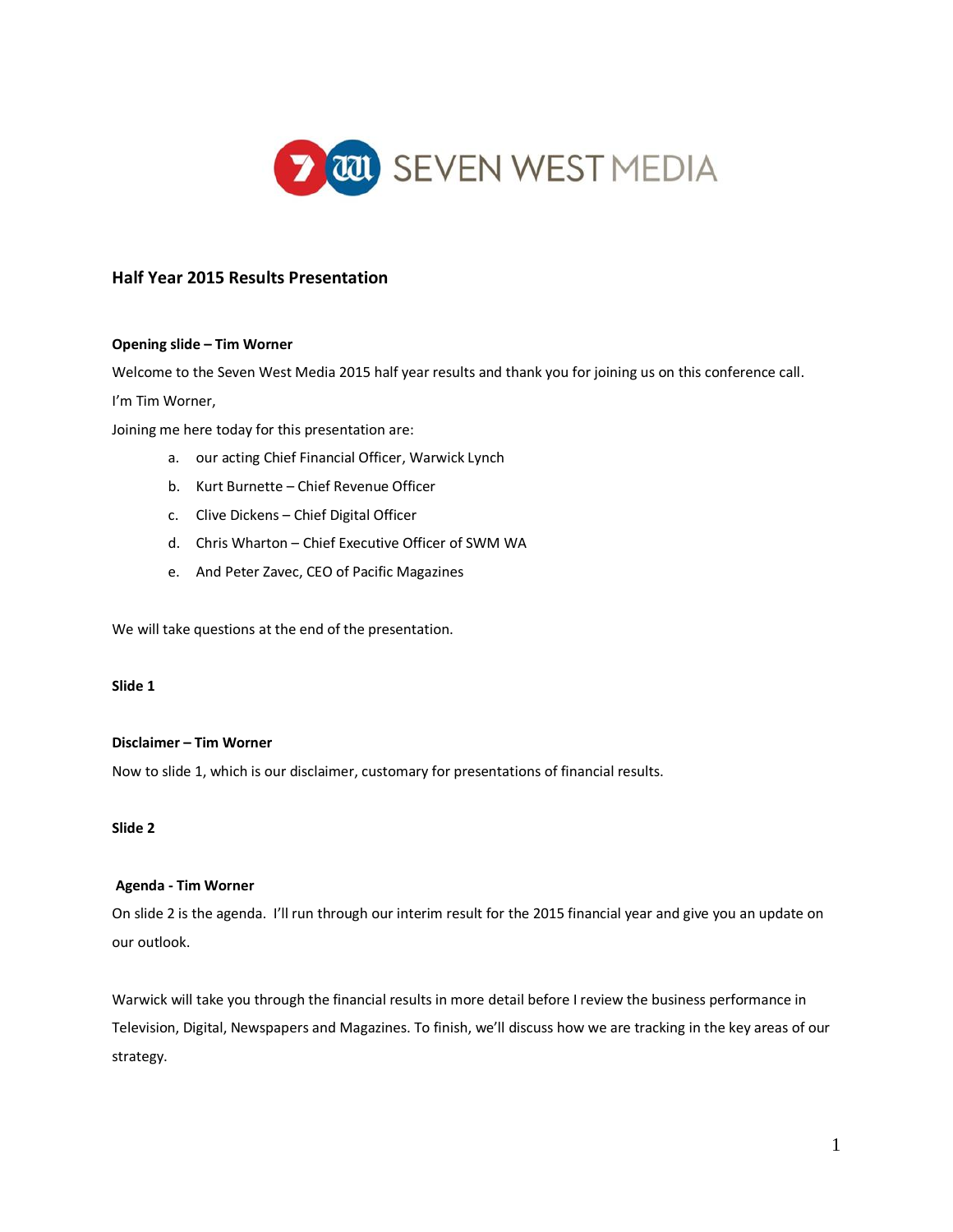#### **FY15 Half Year Financial Highlights**

Slide 3 outlines our key operating and financial highlights.

We've maintained our leadership position in the Television business where five of the last six periods produced an advertising revenue share which exceeded 40%. That is a now very well sustained, very strong performance in a highly competitive market. Our publishing assets continue to outperform the market even while we focus on adapting these businesses models to changing times.

Maintaining that leadership position and at the same time maintaining the pace of transforming the business is no easy task, but we are gaining momentum.

We operate in an ever changing environment. We know we have to constantly adapt to meet these changes. This past half is no exception and we have reached several key milestones.

These include the launch of Hybrid TV, the establishment of the Subscription Video on Demand joint venture with Foxtel, new digital investments plus the most extensive coverage of the Australian Open ever delivered over all platforms as a result of our new digital rights.

We have secured all rights to long term sports events such as the Olympic Games and the Commonwealth Games, which we finalized this half, and our new all rights Australian Open tennis deal – they all tie into our strategy around delivering the best content anytime, anywhere on any device. This gives us an unbeatable long term offering for advertisers out to 2020 and beyond. We are in the market with that right now.

In terms of financials.

Seven West Media delivered underlying net profit after tax of \$137.5 million, excluding significant items. This result is down 8.4% on the prior comparative period mainly due to softer advertising trends weighing on group revenue. This is within the market guidance we called out at our AGM. Despite this result, our businesses are still winning in the spaces where they compete.

Ongoing tight cost control has delivered a 1.3% reduction in operating costs to \$716.1 million versus the prior corresponding period.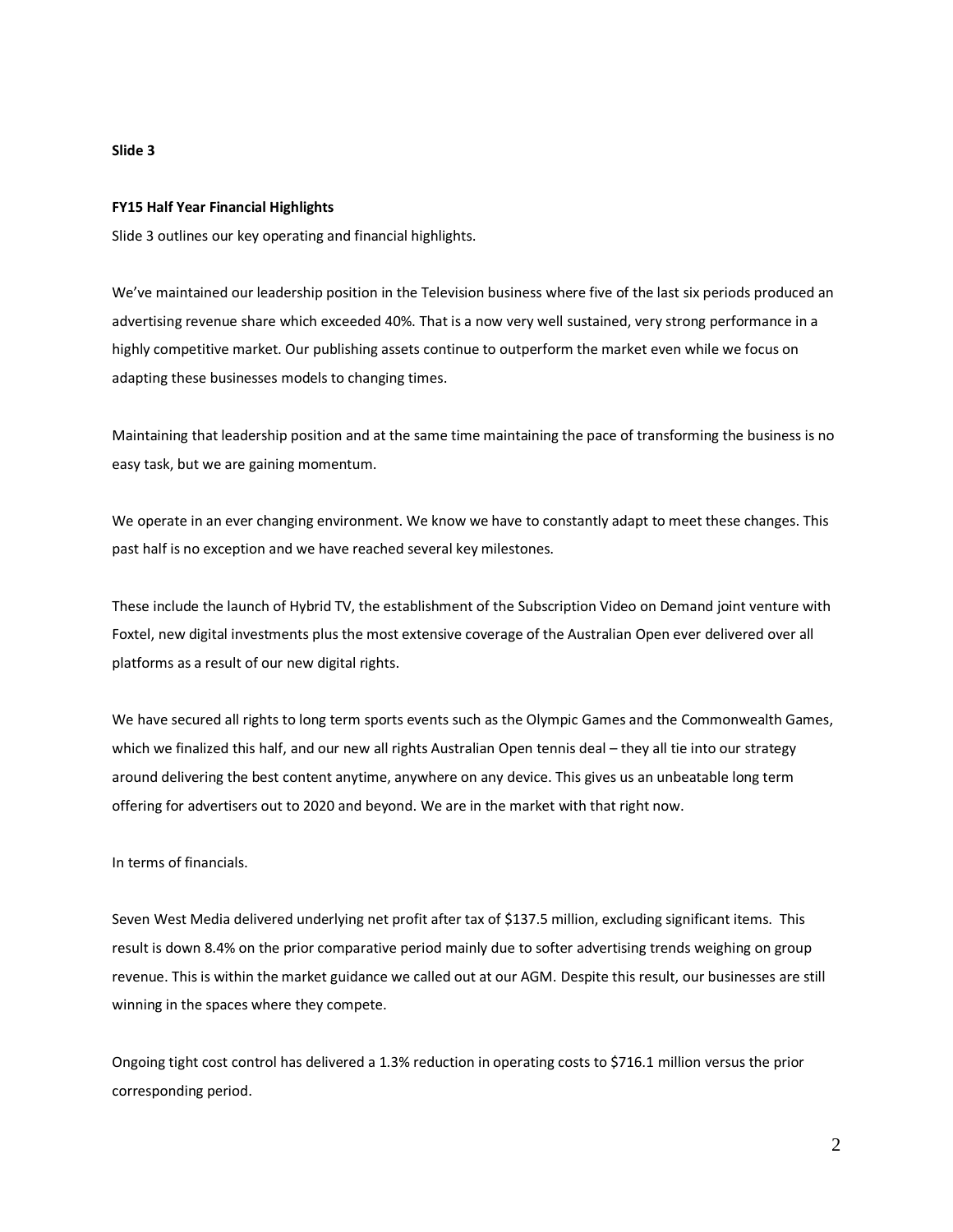This period, we have booked an impairment of intangible assets of \$1.1 billion, most of which relates to Television goodwill recognised as part of the WAN/SMG transaction in 2011. This adjustment reflects the revision of future growth rates given recent subdued advertising conditions in the overall market. This is an evidence-based measure that must be used under accounting standards. But we reiterate our guidance for growth in the second half of this financial year. This does not diminish our belief in the future of FTA television or our ability to maintain leadership, revenue share and cost control in the business. Warwick will talk further on the significant items later.

We continue to generate strong operating cashflow at over \$250 million this financial period.

The Board has declared an interim dividend of 6 cents per share fully franked to be paid in April.

Our leverage has reduced and our net debt position has again improved.

We are now actively reviewing options in relation to our Convertible Preference Shares. We're aware of it, we're working through it and we expect to resolve it within the year. Our Board is committed to finding the best outcome for our shareholders.

#### **Slide 4**

#### **EBITDA Margin Graphs - Tim Worner**

On slide 4 you can see the earnings contribution to the Group from the different businesses. Television accounts for the majority of earnings at 77% of EBITDA.

With what has become a sustained record of tight cost management, our operating costs have now remained flat for the past four December halves.

As you can see we have maintained the approach we have had in place since 2011, using our strong cashflow generation to reduce net debt.

Moving on to slide 5.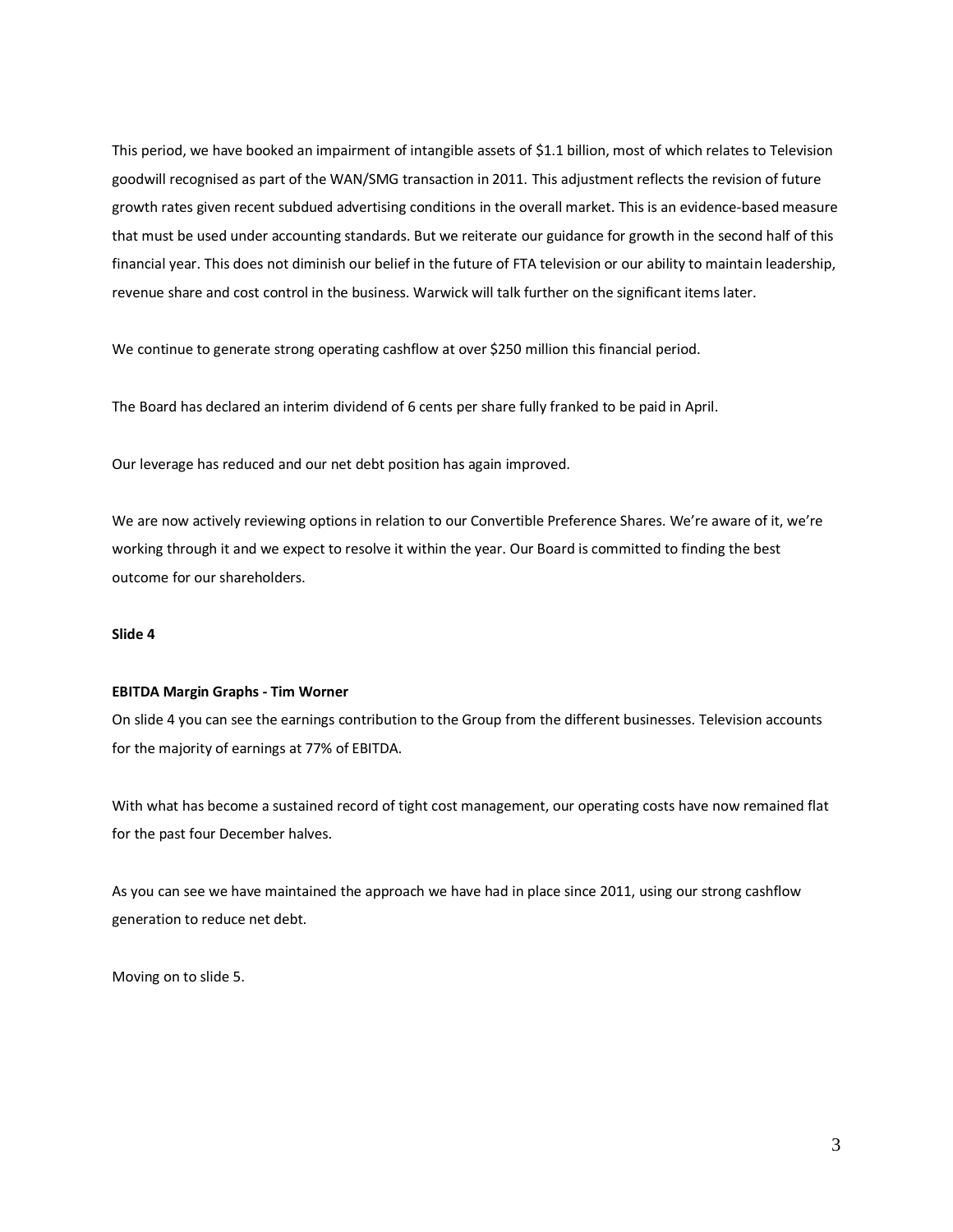#### **Performance and Outlook - Tim Worner**

Compared to last year total advertising expenditure was relatively subdued in the December half, impacted by there being no Federal Election spend. Overall, based on SMI data, the market declined 0.3% in the second half of the 2014 calendar year.

The metro Television market declined 3%, impacted by that lack of election spending and lower automotive spend. It should be said we have seen an improvement in retail spend after 4 consecutive halves of decline.

Print advertising faced further downward pressure although we have seen a slight improvement in market trends.

As you can see Seven West Media's businesses continue to outperform the majority of these national advertising markets, with the exception of Newspapers, but that business has been impacted by what are decidedly softer economic conditions in WA.

Television has maintained leadership with a half year market share of 40.4% and an impressive 40.8% for the calendar year. Magazines and Digital have also performed strongly relative to peers, both capturing additional advertising market share.

In terms of our outlook for this financial year, our advertising market growth expectations for television are for a slight decline. We have maintained our outlook on the Newspaper market for a continuation of the current trend and we expect the rate of decline in the magazines market to lessen once again.

We reaffirm our cost guidance for group cost growth to be around 1% in FY15 and we remain confident the full year underlying net profit will be within current market estimates. Based on the current market outlook, the board intends to maintain the dividend at 12 cents per share for the 2015 financial year.

I will now ask Warwick Lynch to take you through the financials in more detail.

#### **Slide 7**

# **Financials – Warwick Lynch**

Thanks Tim.

Turning to slide 7 and the Group Financial Results.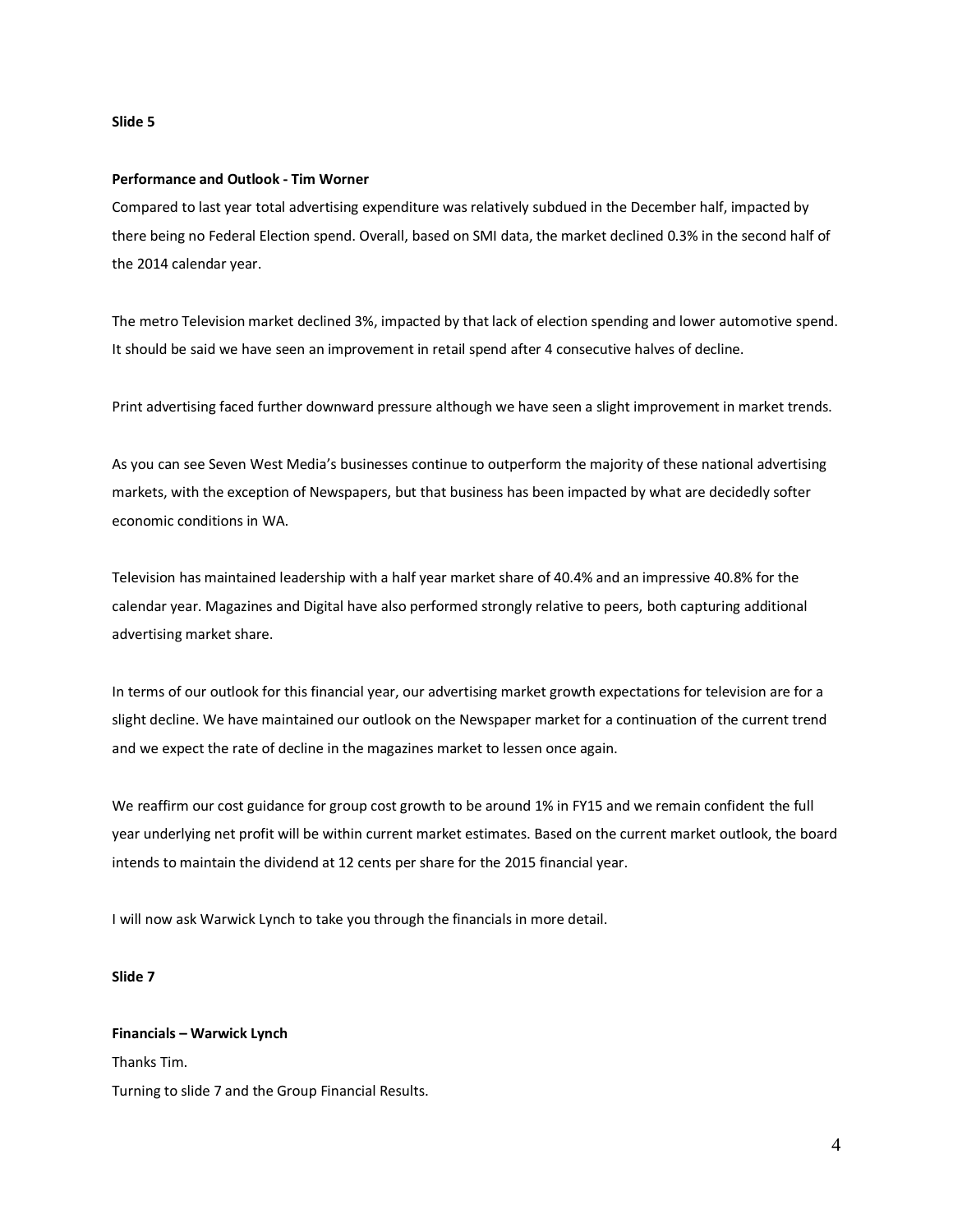Seven West Media reported a statutory loss after tax for the first half of the year of \$993.6 million but this result included net significant items of \$1.13 billion. Excluding significant items underlying net profit after tax was \$137.5 million. This underlying result is a decline of 8.4% on the prior year and, as Tim mentioned, within the market guidance we provided at our AGM.

Our Basic earnings per share declined 8.2% to 13.8 cents per share excluding significant items, while our diluted EPS declined 16.6%. Significant items are covered in more detail on slide 9.

#### **Slide** 8

#### **Income Statement – Warwick Lynch**

Slide 8 shows the income statement for the year and a reconciliation of EBIT to the statutory outcome.

Total group revenue was 3.4% lower than the same period last year, at \$943 million.

Group operating costs decreased by 1.3% to \$716.1 million, delivering EBIT at \$226.9 million, which is down 9.3% on the prior period.

Finance costs reduced 21.8% compared to last year. This reduction is due to lower borrowing costs following the February 2014 refinancing and the continued improvement in our net debt position.

I will discuss the significant items on the next slide.

Tax expense of \$40.9 million includes a tax benefit arising from the significant items.

#### **Slide 9**

#### **Significant Items – Warwick Lynch**

Slide 9 sets out the breakdown of the significant items.

For accounting purposes we are limited as to what assets can be carried and how they are measured. The majority of significant items relates to an impairment charge to Goodwill recognised at the time of the West Australian Newspaper/Seven Media Group transaction in 2011. The impairment is non cash in nature. This impairment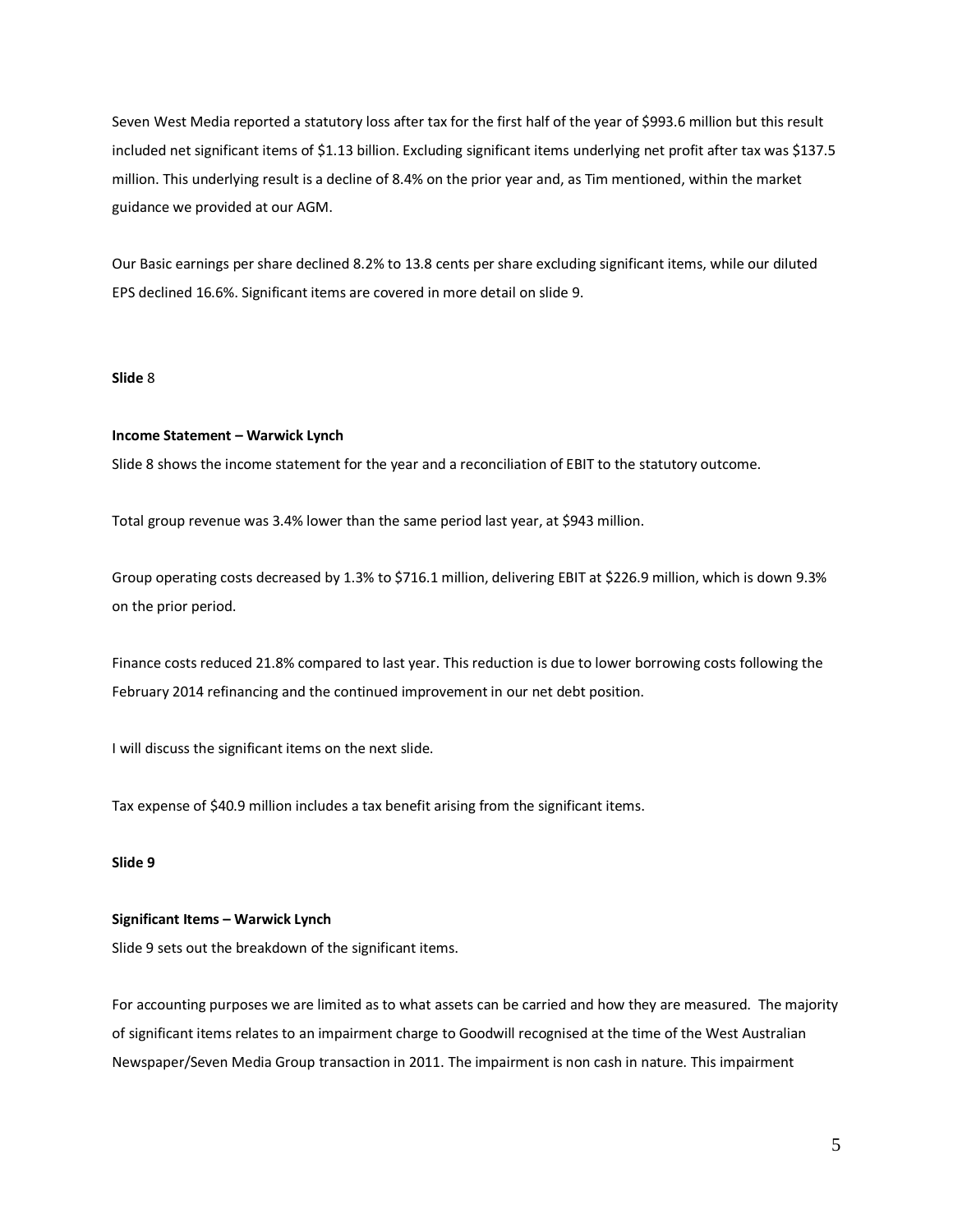calculation is an evidence based measure, it takes into account historical market performance as well current market forecasts and sentiment.

We have made adjustments to the carrying values of some of our investments in associates including Yahoo7. The Yahoo7 impairment reflects the new royalty arrangement that Seven has negotiated for its content.

We have also identified one-off restructuring costs relating to our cost out initiatives and some onerous program contracts related to legacy programming arrangements.

Again, these adjustments are non-cash in nature and do not impact our debt arrangements, nor do they affect our ability to pay fully franked dividends.

#### **Slide 10**

#### **Cash Flow – Warwick Lynch**

Slide 10 sets out our strong operating cashflow performance at over \$250 million for the period, and I would like to highlight a few things.

Working capital shows a cash inflow for the period of \$8 million which relates to the timing of some receipts as well as our investment in both production and purchased program payments.

This financial period we reported net tax receipts of \$17.7 million having received a tax refund relating to the acquisition of sporting rights.

Net finance payments of \$28.8 million have reduced in the period due to improved borrowing costs and lower net debt.

Capex has increased from the previous year as we implement our strategic initiatives as well as the 2.5 GHz spectrum migration, which is fully Government funded.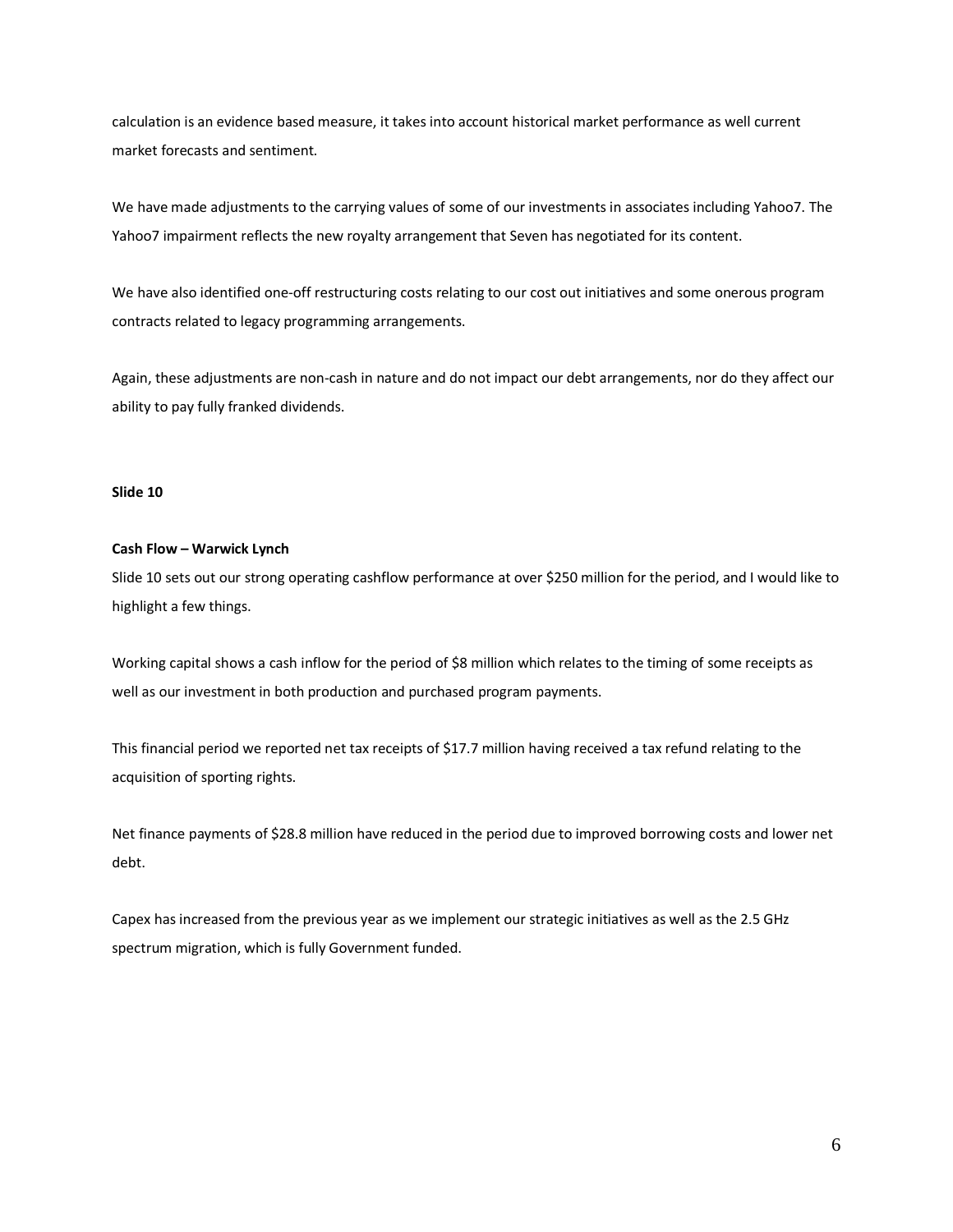#### **Net Debt – Warwick Lynch**

Turning to net debt on slide 11.

As previously mentioned we have continued to use our strong operating cashflows to improve the net debt position. Year-on-year Group net debt declined 12.3% to just over \$1 billion, bringing the group's leverage ratio to 2.3 times EBITDA. The interest cover ratio has also improved, up to 6.7 times.

There are some favourable movements in terms of timing of payments, including net tax receipts in the current half, which will be partially unwound in the second half.

Turning to performance levels.

#### **Slide 12**

## **Group Revenue Performance – Warwick Lynch** On slide 12.

Group revenue has seen a slight decline of 3.4% in a challenging market. Significantly, television revenue is down just 1% - a strong result that reflects our leading ratings and market share performance with a 40.4% share of the metro television advertising market.

In terms of revenue contribution to the Group, the proportion related to Television continues to increase, growing to 72%. Revenue from the publishing businesses still contributed over \$240 million for the half year.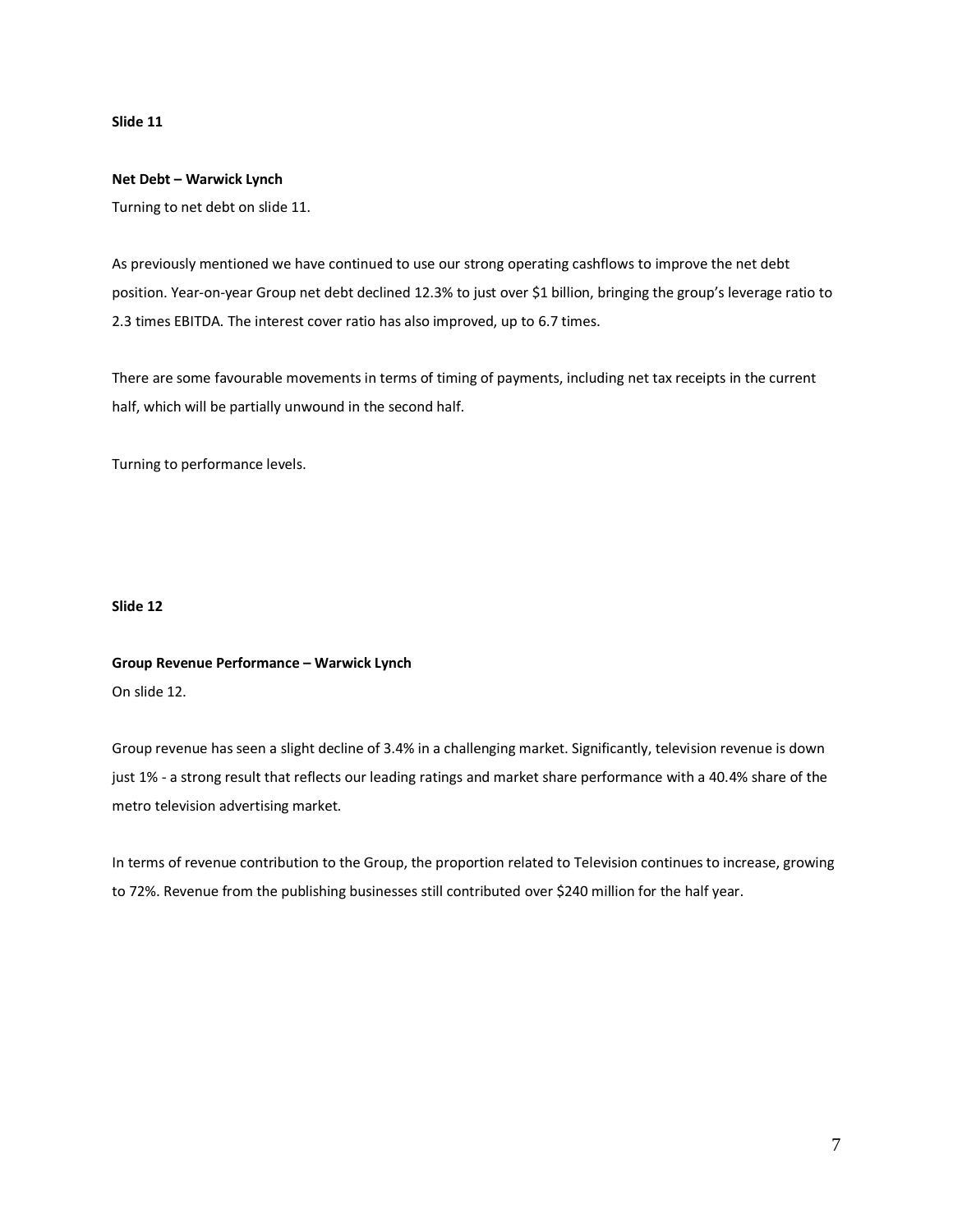#### **Group Costs and EBIT – Warwick Lynch**

Slide 13 shows the breakdown of total group costs and EBIT by division. Total costs declined 1.3%, or \$9.4 million, as a result of our ongoing discipline in this area. Television costs increased by 0.5% (or \$2.3 million), reflecting additional investment in content. EBIT for television was \$181.7 million, a decline of 4.6%.

Newspaper and Magazine costs reduced by 4.0% and 7.6% respectively, while EBIT for the divisions was impacted by revenue pressures.

The other segment includes WA publishing, our regional radio in Western Australia as well as earnings from associates, including Yahoo7. 'Other' EBIT is impacted by declining WA publishing revenues and contribution of early stage investments and new business initiatives.

#### **Slide 14**

#### **Television Divisional Performance – Warwick Lynch**

Slide 14 covers the specific performance of the Television division and the disclosure is consistent with previous presentations.

Total television revenue is down just 1% equivalent to \$6.5 million, with the prior period including the Federal Election.

Advertising revenue includes all metro and regional advertising revenues, the outcome delivered a small decline of 1.5% for the half year.

It is noted the metro advertising market declined 3% in the half. Seven's share of the market grew to 40.4%, partially offsetting this decline.

Other revenue includes affiliation fees and program sales, which grew 3.6%, with program sales delivering growth of 19% for the half, another great result after double digit growth in the prior year.

Television costs were maintained at a similar level to last year, up only 0.5% or \$2.3 million, due to the ongoing focus on cost management. Television EBIT decreased 4.6% year on year.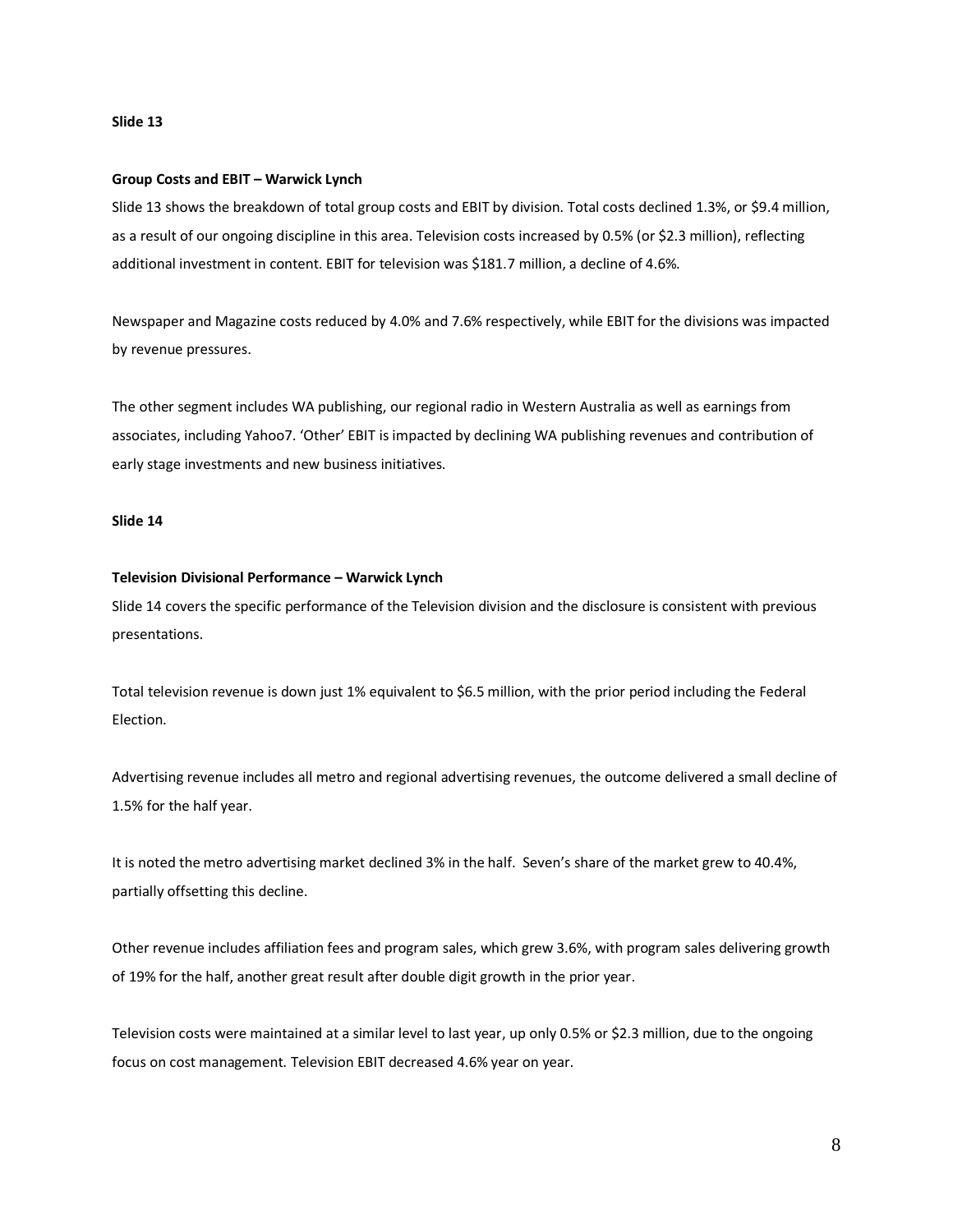#### **Newspapers Divisional Performance – Warwick Lynch**

Moving onto Newspapers on slide 15.

Continued weaker cyclical conditions as well as some structural pressures in the newspaper sector impacted advertising revenue, a decline of 12.5%. This compares to a relative market decline of 12.4%. Weaker employment, auto and property market conditions impacted classifieds, while softer retail conditions weighed on local display advertising.

The softer retail environment also impacted our distribution platform. Circulation revenue declined 5.9% with circulation volume declines down 6.8% on weekdays and 7.6% on Saturday.

Cost performance at the Newspaper division showed a reduction of 4.6%, driven by the continued focus on cost management including the implementation of cost-out programs. This enabled the newspaper business to deliver a strong EBITDA margin, reporting 31.3% for the half year. Newspapers EBIT declined by \$10.4 million or 26.8% year on year.

#### **Slide 16**

#### **Magazines Divisional Performance – Warwick Lynch**

On slide 16, we show the financial performance of the magazines division.

As expected, the rate of decline in advertising revenue lessened, declining only 3%. This was an improvement on the 6% decline reported at the last full year results presentation. It should also be seen in the context of a market decline of 9.5%.

Financial performance was impacted by weakness in circulation revenue showing a 9.4% decline, with volumes reducing by 8.3%.

Costs are down 7.6% reflecting savings in almost all operating areas of the business.

Magazines EBIT declined by \$1.3 million or 9.8% year on year.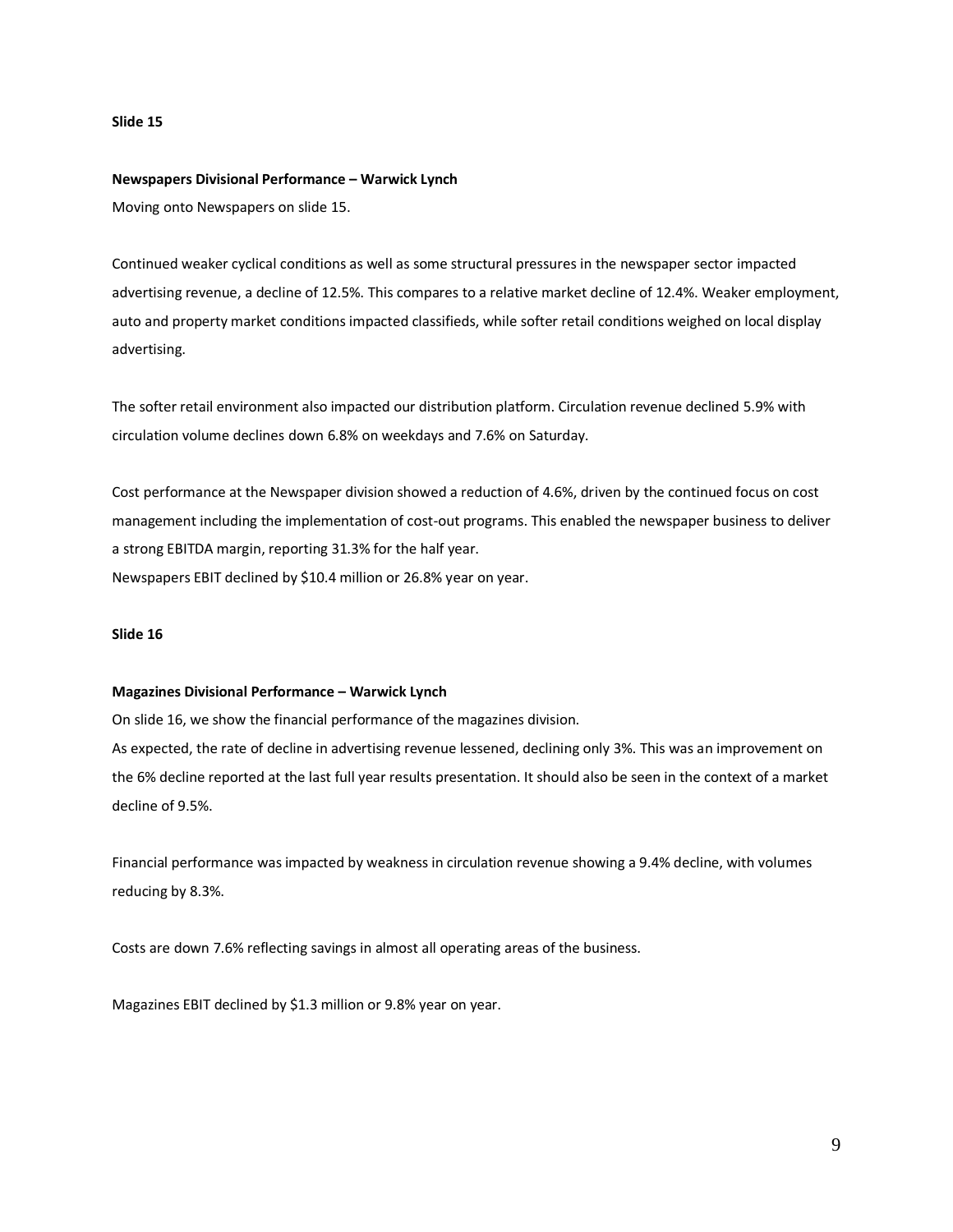#### **Yahoo7 Divisional Performance – Warwick Lynch**

On slide 17 total revenue at Yahoo7 increased 3.2%.

We have seen significant increases in revenues from video, which grew by over 100%, as a result of a 28% increase in content-on-demand streams offsetting softness in search and display. User engagement continued to grow, with users up 16% on last year and total number of video streams over 68 million for the half year. Revenue in the period was impacted by the new Google search agreement established in late 2013.

Costs were impacted by the new royalty stream agreement payable to Seven West Media on Plus7 product, and the introduction of a new management team. EBIT for the period is down 17.4%. The SWM share of NPAT was \$6.4 million for the half.

Now back to Tim, for the operating highlights.

**Slide 18**

**Operating Highlights – Tim Worner** Thanks Warwick

#### **Slide 19**

**Television – Tim Worner**

We now go to slide 19 and look at our television business.

We are proud to say, the Seven Network has delivered its 16th consecutive half of ratings and revenue leadership in what continues to be a highly competitive market.

In the half we secured a 40.4% revenue share and 40.8% for the 2014 calendar year. Now that's a result that has not been witnessed in almost 20 years. Producing this sort of result whilst transforming our business to become more efficient and more effective in what is a rapidly changing media landscape is a remarkable testament to everyone at Seven.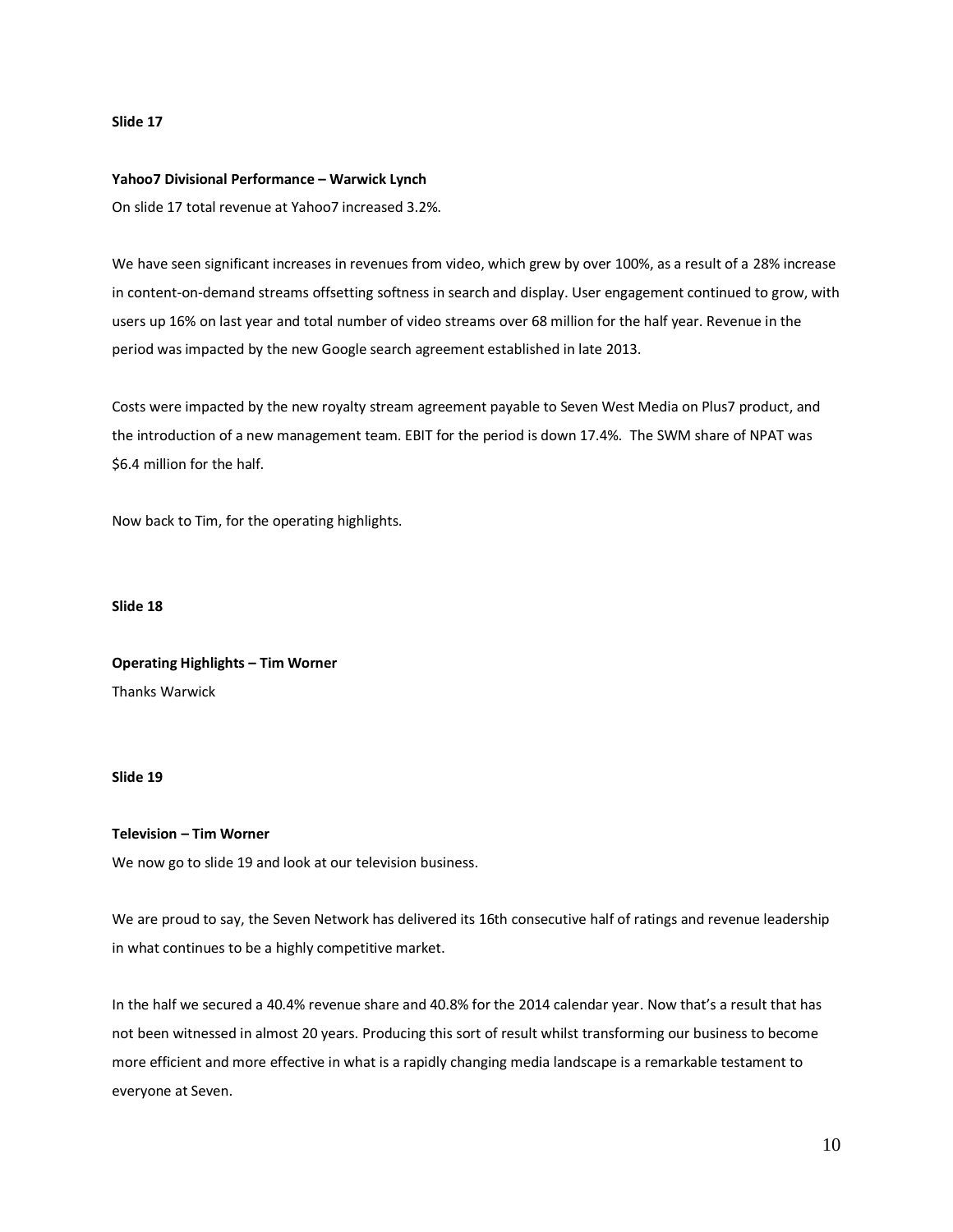And despite greatly increased investment from some of our peers, Seven is the network that has grown revenue share in every capital city, including Adelaide and Perth.

Live sport, one of the core pillars in our programming strategy, has worked well again. The AFL Grand Final audience grew 4% year on year while our new NFL contract delivered significant audience gains when aired on 7mate, the Super Bowl up 28% on Seven.

This half we have taken steps to reinforce that Sports pillar for the long term. We've secured the biggest sports event on the planet with our Olympic Games deal encompassing all rights through to 2020, with an option to continue. In the middle of that period we have the Commonwealth Games in 2018 on the Gold Coast… and we know from experience nothing rates like a Games on Australian soil. We're pleased to say the execution of our Olympics strategy under Kurt Burnette is well advanced and so are our discussions with our sponsor partners.

The Australian Open has again proved that it is the best launch platform on Australian television. My Kitchen Rules started with great power and out rated both of our competitors major franchises combined. Great content and great curation led by Brad Lyons and Angus Ross respectively.

To supplement our Australian Tennis rights to 2020, we've just extended our Wimbledon Tennis rights over the same period, just in time to take advantage of what promises to be an exciting new era in Aussie tennis. But I will come back to the Tennis, particularly on just how we delivered it and what that means for us in future.

With all of this sport, distributed via television and increasingly via mobile, we have phenomenal reach in the elusive 25-54 year old male demographic. To leverage this and develop new revenue streams we've entered into a deal with ESPN to sell its television sports audience in Australia in combination with ours.

#### **Slide 20**

### **Television – Tim Worner**

Moving to slide 20.

We have been at pains to point out we are not just a content company; we are a quality content company. And that quality of our content is one of our biggest competitive advantages. This financial period, eleven of the top twenty regular programs were broadcast on Seven.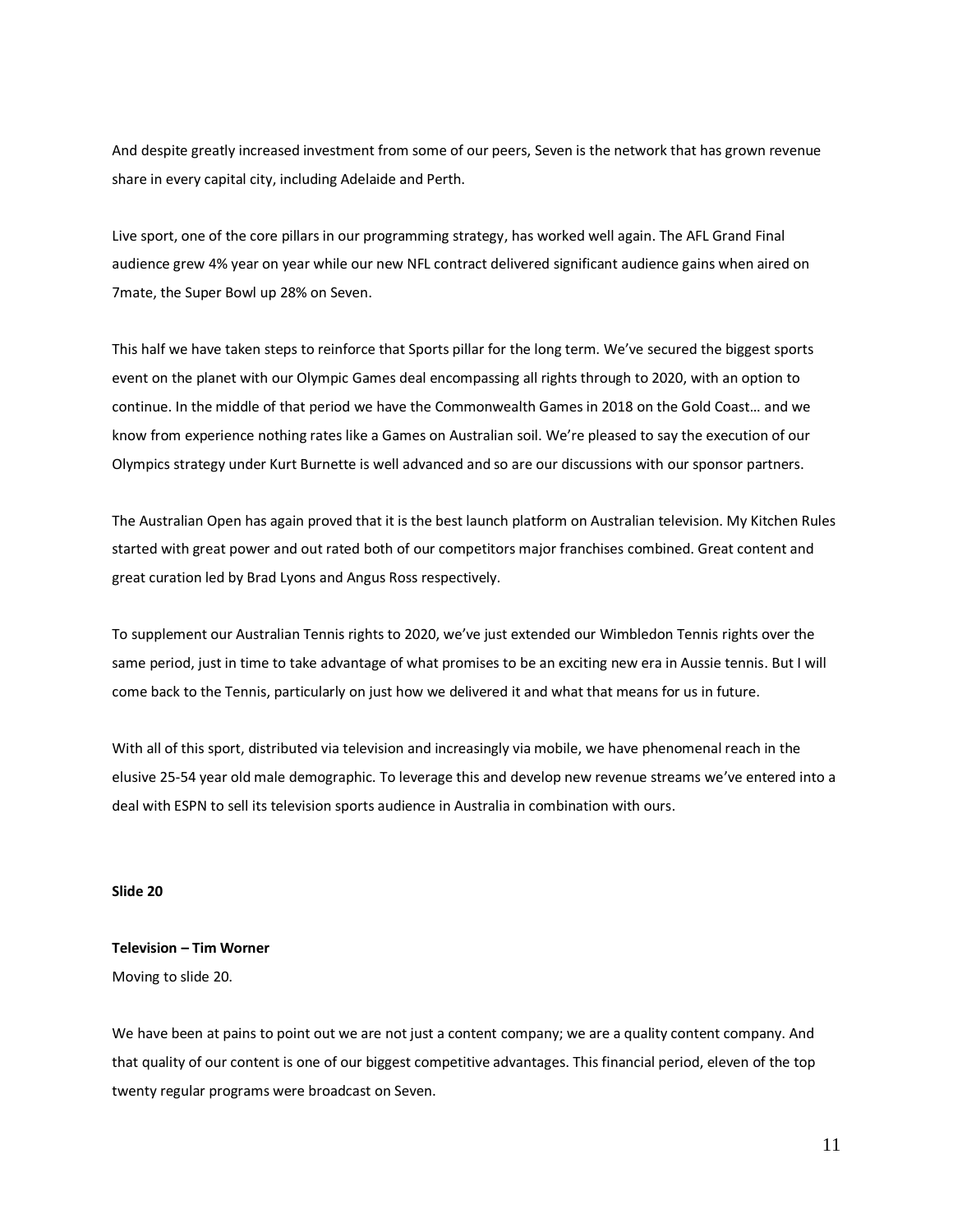Demand for our content is strong, not only domestically but globally. Content sales were up 19% on the prior year with key title sales including some of our biggest franchises, Home and Away, MKR, House Rules, A Place to Call Home, Winners and Losers and Border Security.

My Kitchen Rules continues to create significant revenue through finished program sales into over 100 countries. In addition the format has been sold into eight territories, with the Canadian version now in its third season. Seven retains rights in all format licenses and these internationally produced formats create a continuous flow of new content rights and revenues for Seven…on a zero cost base.

We recently announced that we're producing content here in Australia for other local networks with Foxtel commissioning A Place to Call Home.

This half we have increased our investment in Drama. Hours produced are up 6.1% in the period, including the new series Winter, which launched this month.

Both our production joint ventures, 7Wonder and 7Beyond, have secured further commissions and are gaining momentum.

7Wonder has delivered its first series to BSkyB and this program has already been renewed for a second series.

#### **Slide 21**

## **Digital – Tim Worner**

Moving on to slide 21.

Subject to ACCC approval, we will finalise our SVOD joint venture arrangement with Foxtel, Presto, which has already launched to market. This venture leverages programming expertise from the leading free to air television network and Foxtel, the dominant subscription television provider. We believe the platform offers the best value streaming service with the broadest programming offering, some of which is our own. Again, this further extends our powerful home grown content into a new range of connected devices.

When considering our options in this space, we looked at the investment costs, the technology platform and the operational requirements.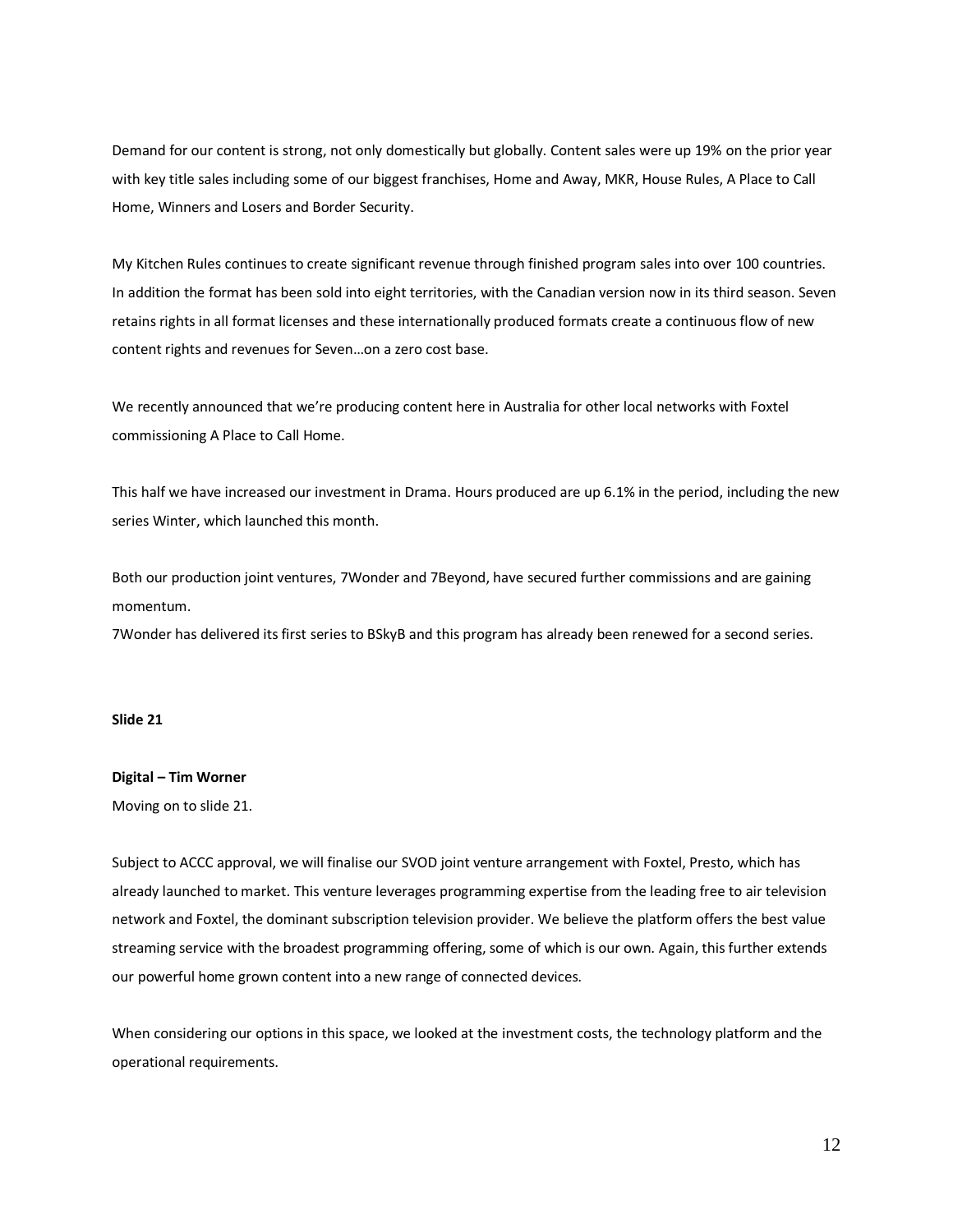Presto had an existing technology platform built, as well as the billing and customer service operations already in place. The investment case offered a lower risk and more cost effective entry into the SVOD space.

Foxtel has already established an agreement for unmetered access for Foxtel broadband customers using Presto. There is also an extensive device and distribution roadmap in place and we are excited about this opportunity.

**Slide 22**

# **Digital – Tim Worner**

On Slide 22.

We are continuing to build our digital momentum for audiences and clients...

Our Hybrid Television service is in market with the PLUS7 catch-up service – again our Australian content on a new platform.

This year, at the Australian Open, we delivered a GLOBAL commercial television first. Our unprecedented tennis coverage across free-to-air, Hybrid TV and mobile meant that audiences were able to view every match on every court, all LIVE … all FREE. We increased reach, the men's final television audience was up 12% YoY and the tournament delivered 4.1 million streams over the two weeks of coverage.

We brought the tennis to the new, mobile generation with over 70% of our online audience watching on smartphones or tablets. This is just the beginning. You can expect more…and we will deliver more.

We have started to commercialise our investment in the Red Fusion Big Data program, offering our advertisers the ability to target audiences in new ways and we're responding to their needs around native advertising and programmatic buying.

We've also completed investments in early stage businesses, including a neighbourhood social network, Nabo, which was a co-investment alongside Westpac. There are several other investments currently under consideration.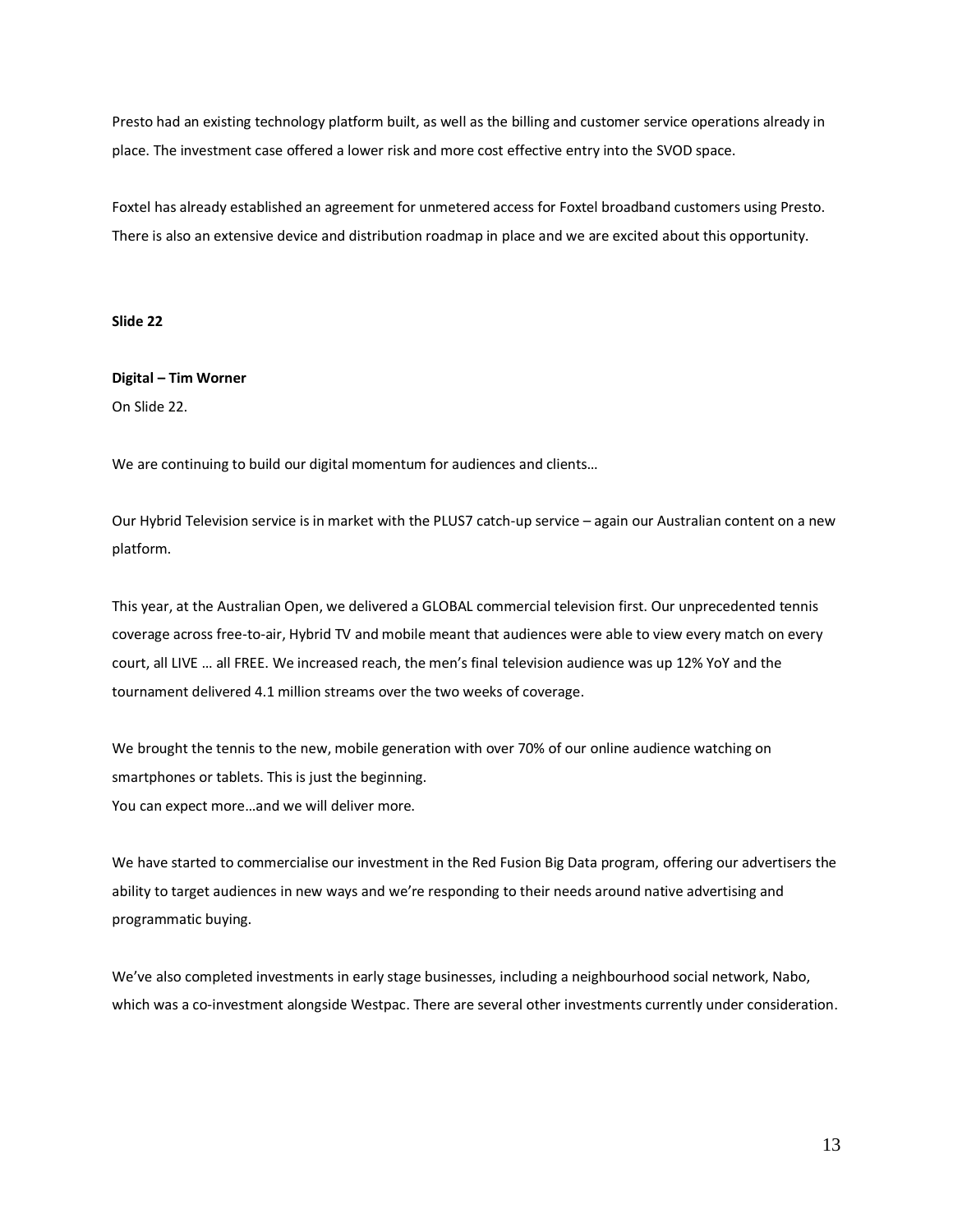Finally, I'm pleased to formally introduce Clive Dickens, who has joined us as Chief Digital Officer. Clive brings a wealth of experience across digital media and we are confident he will challenge us to keep up the pace on our rate of change.

#### **Slide 23**

#### **Yahoo7 – Tim Worner**

On slide 23 we cover Yahoo7.

Yahoo7, our joint venture with Yahoo Inc., continues to thrive, this year growing revenue share versus its publishing peers.

Our catch up service, Plus7 has seen growth in revenue, up 89% YoY, all powered by the likes of My Kitchen Rules, Home & Away and other Seven – originated programs.

Plus7 has been downloaded by over 1.5m Australians, but we're not stopping there. In line with the rollout of our multi-platform strategy, we've extended Plus7 to more and more platforms including connected TVs and games consoles were invested to further improve the user experience and data insights.

Yahoo Inc. under Marissa Mayer has been highly acquisitive over the last couple of years and we are continually looking at the relevance of those acquired technologies for Australian audiences, deploying them locally via Yahoo7 where it makes sense.

The accelerating market trends around content consumption and engagement on smarter, faster and even more beautiful Mobile devices presents a significant growth opportunity for our Company. Mobile for some is not just the second screen. Increasingly it is 'the' screen, and our content production teams have this uppermost in their minds.

#### **Slide 24**

#### **Newspapers – Tim Worner**

To slide 24 and our Newspaper Business.

At The West Australian the big story at the moment is integration and Chris Wharton is leading the charge.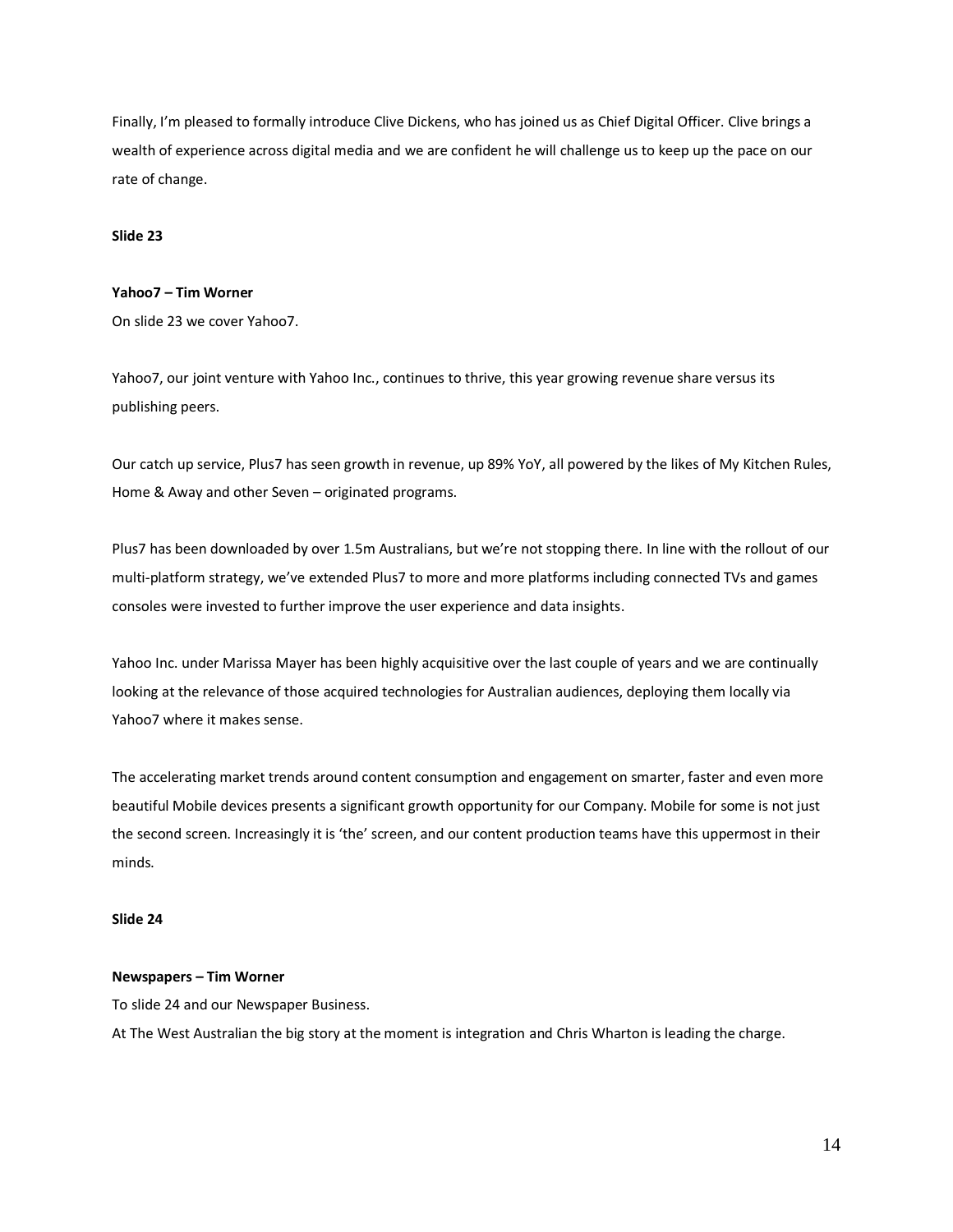The newspaper remains the primary source of news and information for the state and continues to be an important part of the daily life of West Australians.

This position will be significantly strengthened with the integration of TVW 7 Perth and The West Australian newsrooms starting from next week.

The project is a true revolution. It will be the only newsroom in Australia that produces a daily newspaper, commercial TV news bulletins, a public affairs show, as well as websites and other digital products. We will also produce radio news. This is a ground breaking event in the Australian media and something that is rare globally.

Our ability to publish seamlessly across platforms has been enhanced by the introduction of our upgraded publishing system Newsgate, which is now up and running.

Collaborating is not confined to content. The Sales teams are working towards providing a fully integrated solution for the WA market.

The West maintains its position as one of the strongest performing newspapers in the country with 1.9 million people accessing the publication every month through either print or digital.

Economic conditions in Western Australia have continued to be challenging, particularly in employment, retail and auto sales, which are all key revenue categories for The West. These adverse cyclical conditions have impacted revenue in addition to the pressures from some of the structural challenges facing the newspaper industry.

Nevertheless the newspapers division has maintained market leading operating margins.

Moving to Slide 25.

#### **Slide 25**

#### **Magazines – Tim Worner**

Pacific Magazines is actively repositioning its business as an audience company under its new CEO Peter Zavec. It is extending beyond the printed product and leveraging all of the touch points that its brands have. If you look across the group, the total audience has grown 30% year on year to 16.5 million touch points. That's through print, digital, social media, mobile, e-commerce and branded events, all driving deeper engagement with our titles which are targeted at the heart of people's passions.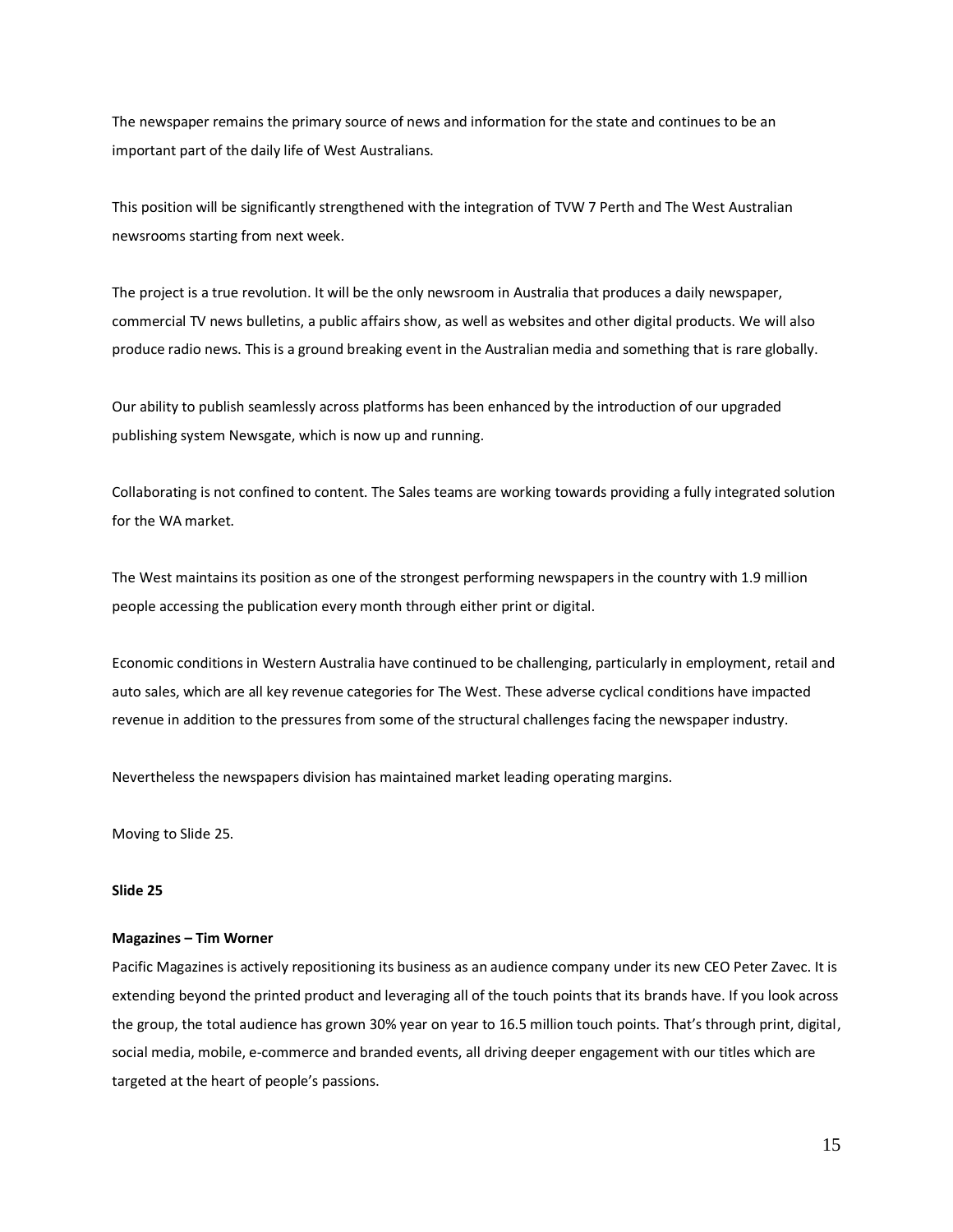No better example of this than Better Homes and Gardens. As you all know this is one of our flagship brands and it's a poster child for integration across the group. Through this title alone we have over 4.8 million audience touch points, that's 2.5 million readers of the magazine, 1.3 million watching 90 minutes of primetime Television each week, our rapidly growing digital and social presence with over 1 million interactions and our live events attracting over fifty thousand fans. This is the new proposition that we're now selling to our clients, a fully integrated offering that allows them to reach audiences wherever we are delivering our content.

We're seeing strong growth in our digital services with revenues in this area growing at over 3 times faster than the overall market.

We are continuing to see clients return to magazines, which have historically delivered results for them. Through leadership in the categories in which we've chosen to compete Pacific Magazines has grown market share again versus its peers. This half also saw the rate of decline in advertising improve again.

The integration of titles into our television franchises is a core part of our strategy and continues to yield results.

We are working on more e-commerce related digital revenue opportunities which I look forward to updating you on in the coming year. We are also actively recruiting even more senior experience in our growing digital teams. In general, we are developing more ideas that resonate well beyond the pages of the magazines.

As with all of our business units, we retain our focus on costs at Pacific. This half we delivered 8% in cost savings with further benefits to flow through in the second half.

#### **Slide 27**

## **Strategic & Outlook – Tim Worner** Turning to slide 27.

Creating and owning more of our own quality content is the cornerstone of our strategy. We are uniquely placed to launch that premium content in Australia on our channels and distribute it across multiple digital platforms domestically and overseas.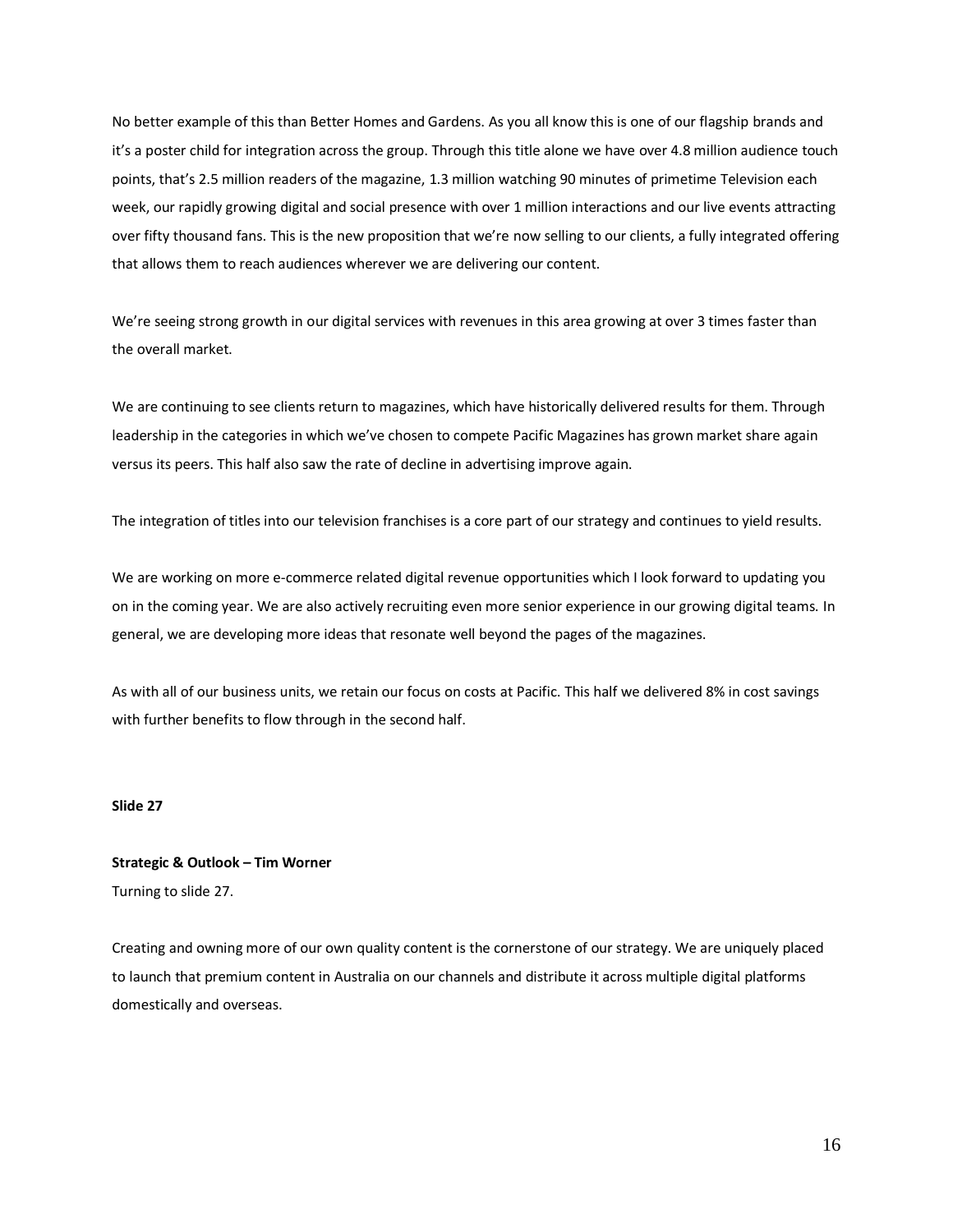As we have shown with our extraordinary coverage of the Tennis, we can deliver compelling digital experiences across all platforms and mobile devices. As I mentioned previously, we are the network that can better engage the fast growing mobile generation.

We remain committed to redefining the operating model. A new management structure has been put in place that better aligns reporting heads to business units, providing a better structure to manage continued transformation. As part of this we have appointed David Porter as the Director of Television Operations.

As the distribution and device landscape continues to fragment we can and will have to be nimble and agile. We will respond to ensure our content is available wherever it is profitable.

As always, we are looking for further opportunities to use our huge audiences to build new businesses and grow new revenue streams. Our micro-investments pipeline is full and we have many opportunities under active consideration.

We have made some exciting developments in building our live events business, with several major events planned for FY16. Many of these are "under-wraps", but I look forward to updating you in the coming year.

#### **Slide 28**

Our industry is evolving. Consumers are now expecting more and consumption habits are changing especially on mobile. As the leading premium content company in Australia, we are best placed to meet these changes head on.

We are committed to accelerating our digital growth by investing in bringing our content faster to market whether via AVOD, SVOD, TVOD or even live online streams. We believe this will continue to drive shareholder value.

We've highlighted a wide range of initiatives we've delivered this half and if you go back and look at our 'to do' list from our 2013 Investor Day, you will see that every one of those boxes is ticked.

Maintain leadership, check Redefine the operating model, check Build our scale in the production of Australian content. Make more of our content available where and when people want it, check. Launch big data capability, check.